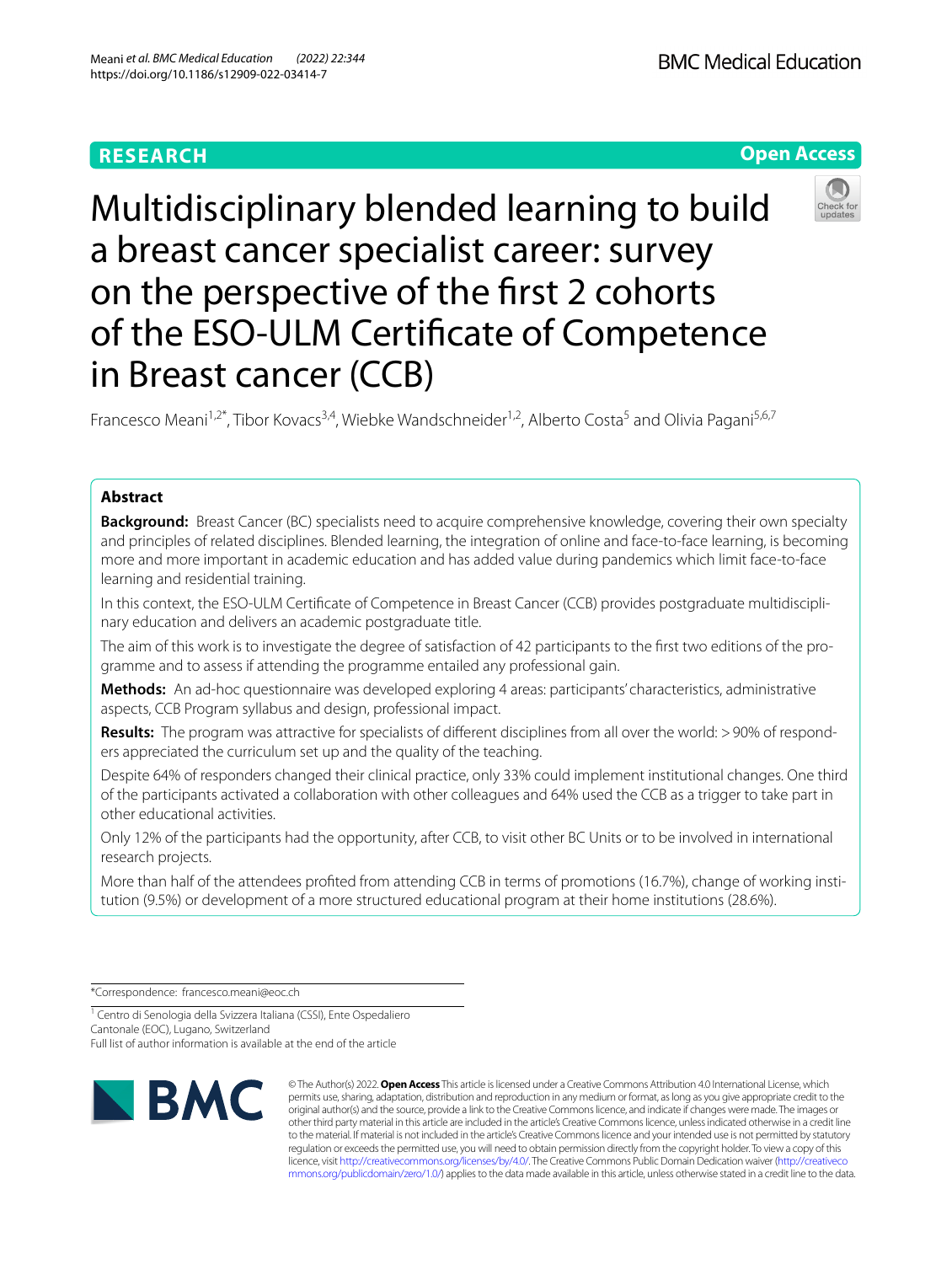**Conclusions:** Results provide interesting and stimulating considerations on the expectations and needs of training physicians and on what modern educational tools and formats can achieve. This paper can provide useful information to navigate through what the post-graduate training market is currently offering to develop a specific curriculum in modern multidisciplinary BC care but might not be applicable to other felds of multidisciplinary oncology.

# **Background**

Breast cancer (BC) management is a complex and rapidly evolving discipline which can no longer rely on generic, single specialty training. Evidence has shown that multidisciplinary specialized care improves patient outcomes [[1\]](#page-7-0): according to the 2006 European Parliament resolution, BC diagnosis and treatment should be provided in certifed Breast Units, equipped with qualifed, adequately trained and dedicated health-professionals [\[2](#page-7-1)]. BC specialists need to acquire a comprehensive knowledge, covering not only their own specialty but also the principles of related disciplines, to build a dedicated multidisciplinary curriculum (CV) [\[3](#page-7-2)]. Despite the wide consensus to develop quality standards, there is still great variability and lack of standardization of BC care across Europe [\[4\]](#page-7-3), partly due to heterogeneous training systems across countries  $[5]$  $[5]$ . The gap between the recommended BC care/training and actual practice is even bigger in low-middle-income countries where resource limitations greatly impact the provision of quality-controlled services and patients' outcomes [[6](#page-7-5)].

Medical education is changing, and modern technology enables the learner to access didactic material, at any time, and at any location [\[7](#page-7-6)]. Blended learning is the integration of online and face-to-face learning and is becoming more and more important in academic education  $[8-11]$  $[8-11]$  $[8-11]$ . This approach is of added value during pandemics which limit face to face learning and residential training [[12](#page-7-9), [13](#page-7-10)].

In 2014, the European School of Oncology (ESO), in co-operation with the Ulm University, developed a structured course, named "Certifcate of Competence in Breast Cancer (CCB)". It aims at providing BC specialists with multidisciplinary education and delivering an academic postgraduate title in the field. The Curriculum, built with the contribution of internationally recognized BC clinicians and scientists, provides, and enhances, clinical and scientifc competencies, recognized by an academic postgraduate title. CCB provides a total of 381hours of comprehensive learning (75 in-person and 306 of distance learning) corresponding to a workload of 13 European Credit Transfer and Accumulation System Points (ECTS) accredited by the Ulm University. The Program includes fve modules and three attendance seminars with an overall duration of 13months (Objectives and concept - European School of Oncology (eso.net ).

The CCB program, with its academic endorsement, meets all the requirements to be part of the BRESO-Breast Surgical Oncology project, created in 2018 to enhance and harmonize breast surgery training across Europe [[14,](#page-7-11) [15\]](#page-7-12).

CCB has now reached its fourth edition. Forty-two specialists were admitted to the frst two editions of the program and have passed the fnal examination at ULM University, obtaining the academic Certifcate of Competence (CCB). Twenty-fve health professionals will participate in the fourth round (2021-2022).

The acquisition of a multidisciplinary, highly specialized, structured CV, with academic qualifcation, should also enhance professional carrier opportunities.

The aim of this work is both to investigate the degree of satisfaction of participants to the frst two CCB editions and to assess if any professional gain, both on a personal and institutional level, was achieved by attending the CCB program. With this work we hope to aid trainees, seeking to develop a specifc curriculum in multidisciplinary management of BC, to navigate through the offer of the market and make a more informed choice according to their career expectations.

# **Methods**

An ad-hoc questionnaire was developed by a specialist task force composed by a senior Breast Surgeon, a senior Oncologist, one young Gynecologist involved in post-graduate training in BC surgery, one professor from the Faculty of Communication at USI (Università della Svizzera Italiana) and one ESO coordinator of post graduate training programs. The poll was then piloted on a diferent group of breast surgeons, oncologists, trainees, and administrative personnel to ensure content validity and usability. Minor modifcations were made based on feedback: the defnitive survey explored 4 domains:

- 1. Participants' background information (demographics, feld of specialty, level of training/clinical experience, reasons for enrolling, etc.)
- 2. Administrative aspects of the CCB Program and application
- 3. CCB Program syllabus and design
- 4. CCB Program outcome and professional impact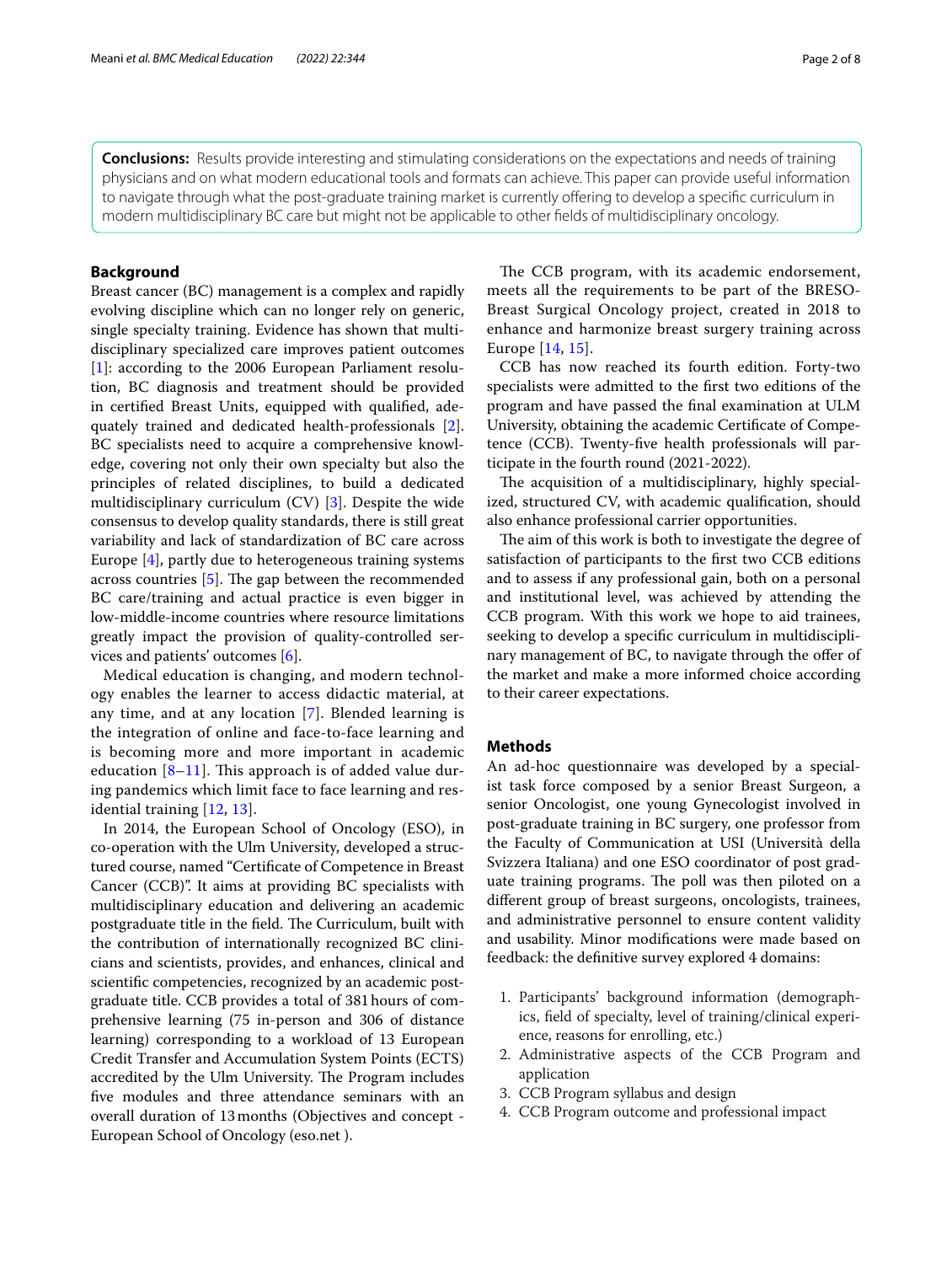At the very end of the questionnaire, participants were asked to rate the overall quality of the course and were given the opportunity, by means of two open questions, to provide the organizers with personal suggestions to improve future editions.

The final version of the survey was reviewed and approved by all members of the task force and then published online, using the GOOGLE Forms platform.

All 42 participants from the frst two cohorts of the CCB Program were invited to participate by an e-mail sent out from the central ESO office, which contained a link to the questionnaire.

The survey was available online for 8 weeks, and two email reminders were sent out during this period, at the end of which a response rate of 100% was achieved thanks to the notable commitment of all CCB participants. The full questionnaire is available on Additional fle [1](#page-6-0): Appendix A.

After the survey was closed, spreadsheet data were exported for analysis: responses to the questions were extracted and summarized.

# **Results Participants' background information**

# *Demographics*

The cohort included 42 physicians (Table  $1$ ), from 4 continents and 27 countries, the most represented being Brazil (4 - 9.5%), Italy (3 - 7.1%) Switzerland (3 – 7.1%) and South Africa (3 - 7.1%*).* Interestingly a signifcant share (6 - 14.2%) was from low-middle income countries: 2 from

<span id="page-2-0"></span>**Table 1** participant's characteristics

|                                                     | n. (%)  |
|-----------------------------------------------------|---------|
| Number of participants                              | 42      |
| Country of Employment:                              |         |
| High income                                         | 36(86)  |
| Low-middle income                                   | 6(14)   |
| Age, years, median (25th-75th percentile)           | 40.8    |
| Gender                                              |         |
| Female                                              | 27 (64) |
| Male                                                | 15(36)  |
| Educational level, n (%)                            |         |
| Head of department/Professor                        | 11(26)  |
| Consultants/Attending Physicians                    | 17(41)  |
| In training (Resident, fellow, PhD-stud., post-doc) | 14 (33) |
| Specialty, n (%)                                    |         |
| Medical oncologist                                  | 29 (69) |
| Gynecologist                                        | 7(17)   |
| Radiation oncologist                                | 5(12)   |
| General surgeon                                     | 1(2)    |

Egypt, 2 from Georgia and 2 from Pakistan. All invited health professionals answered the survey.

Mean age of the participants was 40.8 years (ranging from 31 to 61); 27 (64%) were females and 15 (36%) were males. All specialties were represented: 29 (69%) participants were medical oncologists, 7 (17%) gynecologists, 5 (12%) radiation oncologists, and 1 (2%) general surgeon. Eighteen (42.9%) respondents worked in a university hospital, 15 (35.7%) in a non-teaching public hospital and the remaining 9 (21%) in private clinics.

The degree of training/professional position at time of enrollment varied signifcantly, ranging from postdoc/PhD students (3 - 7.1%) to chiefs of department (8 - 19.0%) and Professors (3 - 7.1%); consultants were the largest group (17 - 40.4%), the remaining being residents and fellows (11 - 26.2%).

# *Reasons for enrolling*

When asked about the main reason for applying to the CCB Program (more than one answer was allowed together with an open answer to include reasons not listed in the available options) most of the participants provided 2 answers, the most frequent being: 1) the need for up-to-date comprehensive knowledge in BC, 2) the search for a model of training focusing on multidisciplinary management.

Other reasons included the opportunity to develop new international collaborations for clinical and research projects (networking and learning about BC treatment in other countries) and, not least, the wish to improve their CV to boost a career advancement.

## **Administrative aspects of the CCB program**

This section of the survey aimed to explore participant's opinion on the CCB administrative procedures. Overall, the vast majority (39–93%) of participants agreed that website information ([www.ESO.net](http://www.eso.net)) was informative and precise, the application procedure was clear, easy to follow and reasonably structured in terms of time allocation.

Over 95%  $(n=40)$  of responders believe that selection criteria for admission, based on personal CV and specifc BC experience were correct, about 20% (*n*=8) considered that fnal exclusion/inclusion decisions were not fully transparent.

Thirty percent  $(n=13)$  of responders thought the application fee (5400 Euros) was somehow too expensive, despite a discounted fee available to participants from low, lower middle and upper middle-income economies. Interestingly, most participants were either from lowmiddle income countries (according to the Organization for Economic Co-operation and Development-OECD) and/or did not have a permanently paid professional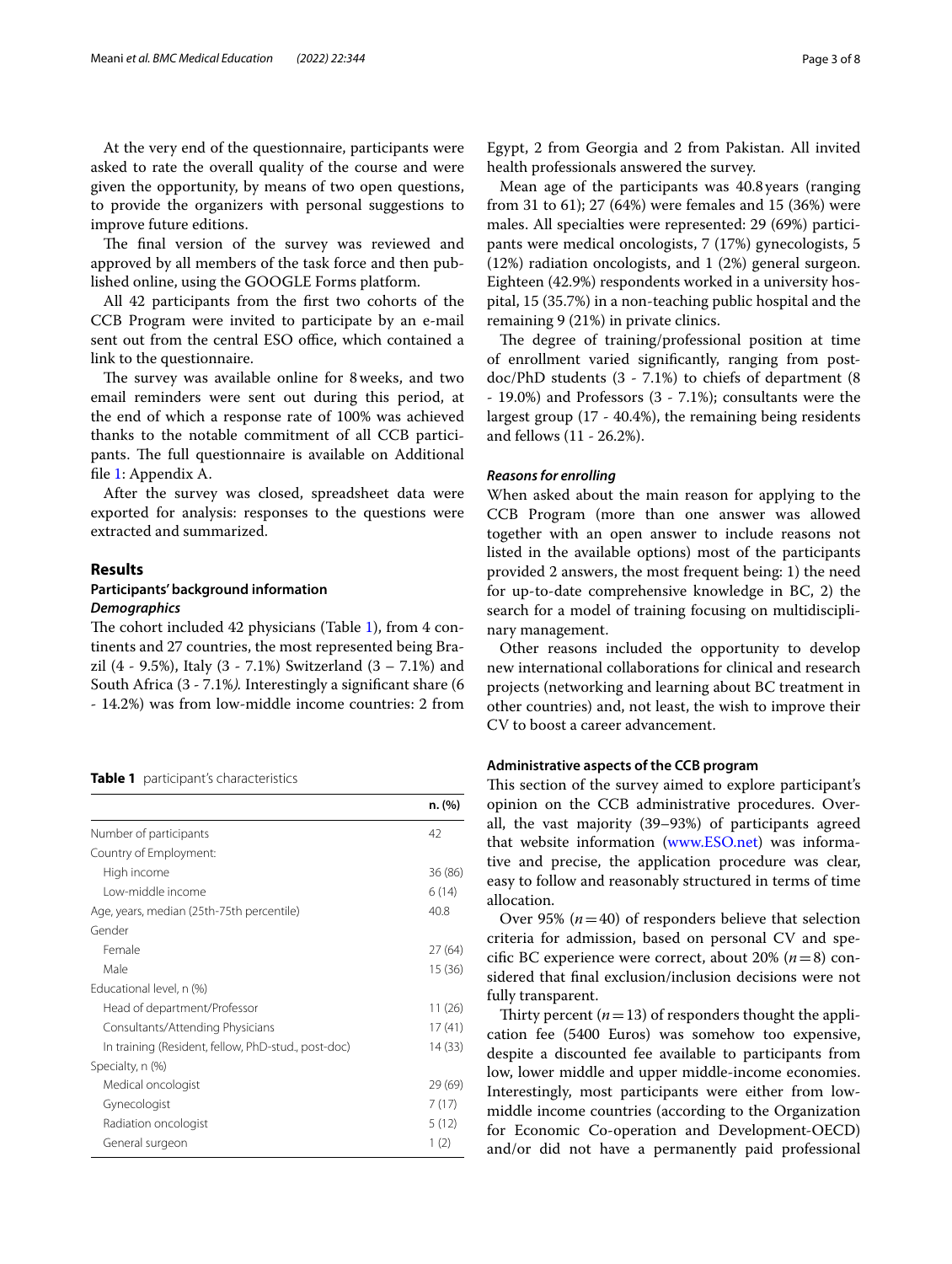position (students or residents), three outliers had stable professional positions in high income countries.

## **Program design and syllabus**

Most of the surveyed professionals agreed that the curriculum is well balanced, covering all aspects of multidisciplinary management of BC (37-88%), in a very updated and detailed manner (40-95%).

Two aspects the participants would like to be improved are the opportunities for networking (13-30%) and the implementation of collaborative research projects among participants and possibly among home institutions (18-43%).

When specifcally asked for suggestions to improve the program structure (more than one answer was allowed), fve aspects were highlighted:

- 1. To include periods of structured observer-ship (30- 71%)
- 2. To increase the time allocated to multidisciplinary discussions during seminars (27-64%)
- 3. To increase the time spent in the hospital during seminar 3 in Ulm (24-57%)
- 4. To increase the focus on loco-regional treatments (17-40.5%)
- 5. To increase the opportunities of clinical research training (15-35%)

When looking specifcally at the possibility to increase the knowledge on surgical and loco-regional treatments, the cohort felt divided. The responses have been variable: 64%  $(n=27)$  were definitely in favor, 12%  $(n=5)$  undecided, 24%  $(n=10)$  against. It is of note that 20  $(48%)$ medical oncologists and 2 (5%) radiation oncologists were in favor, underpinning the concept that one aim of BC professionals is to widen the horizons of their knowledge, in line with the goal to improve multidisciplinary skills.

# **Program outcome and professional yield** *Personal yield*

When investigating personal professional benefts, 64% of responders  $(n=27)$  declared to have implemented a signifcant change of BC management in their clinical practice consequently of what they learnt through the CCB Program.

In particular, they have developed better awareness and active participation in decision making processes during the multidisciplinary meetings (MDMs); some felt to have improved team working skills and gained capacity to better organize teaching sessions for students and fellows.

# *Institutional yield*

When shifting the attention to the institutional level, the landscape changed: 67% of respondents (*n*=28), upon returning to clinical routine, did not report any signifcant change in clinical guidelines or in the organization of the Breast Center at their home institution. Among the minority (33%,  $n = 14$ ) who were able to implement some changes, update and innovations in internal protocols and guidelines are reported. Development or improved efficacy of MDMs is also a goal worth to mention. One responder (2%) stated to have set up a brand-new department dedicated to BC care, using the experience gained from the course and from his/her international colleagues.

# *Networking (personal or formal agreement with other institutions)*

Opportunities for networking and experience sharing are well among the objectives of an international program of postgraduate advanced studies.

This domain was investigated through two specific questions about the activation of collaborative scientifc projects among individuals or institutions.

On an individual level, one third (33%, *n*=14) of the participants were able to activate a collaboration with other colleagues which yielded two peer reviewed publications, several new research ideas, and international connections for networking and mentoring opportunities. On the other hand, 66% (*n*=28) of the CCB fellows thought they had not achieved a signifcant networking advantage from attending the program, at least at the time of the survey.

When looking at the Institutional level, 5 participants (12%) had the opportunity for visiting other BC Units in foreign countries, for example through the ESO fellowship program. One responder was able to get his home institution on board a multicentric international research project with Breast Units from London and Paris.

# *Concrete outputs*

Seventeen responders (40.5%) took part in a publication on a peer-reviewed international journal, 2 (4.8%) coauthored a book chapter, 3 students (16.7%) took advantage of the CCB participation to develop their doctoral thesis and 7 (16.7%) have arranged an exchange plan for themselves or other students. One (2%) participant, originally from a low-middle income country, but employed in the USA, was invited to participate in the panel of experts to review the ASCO 2019 Meeting Educational Book, together with several renowned international BC experts.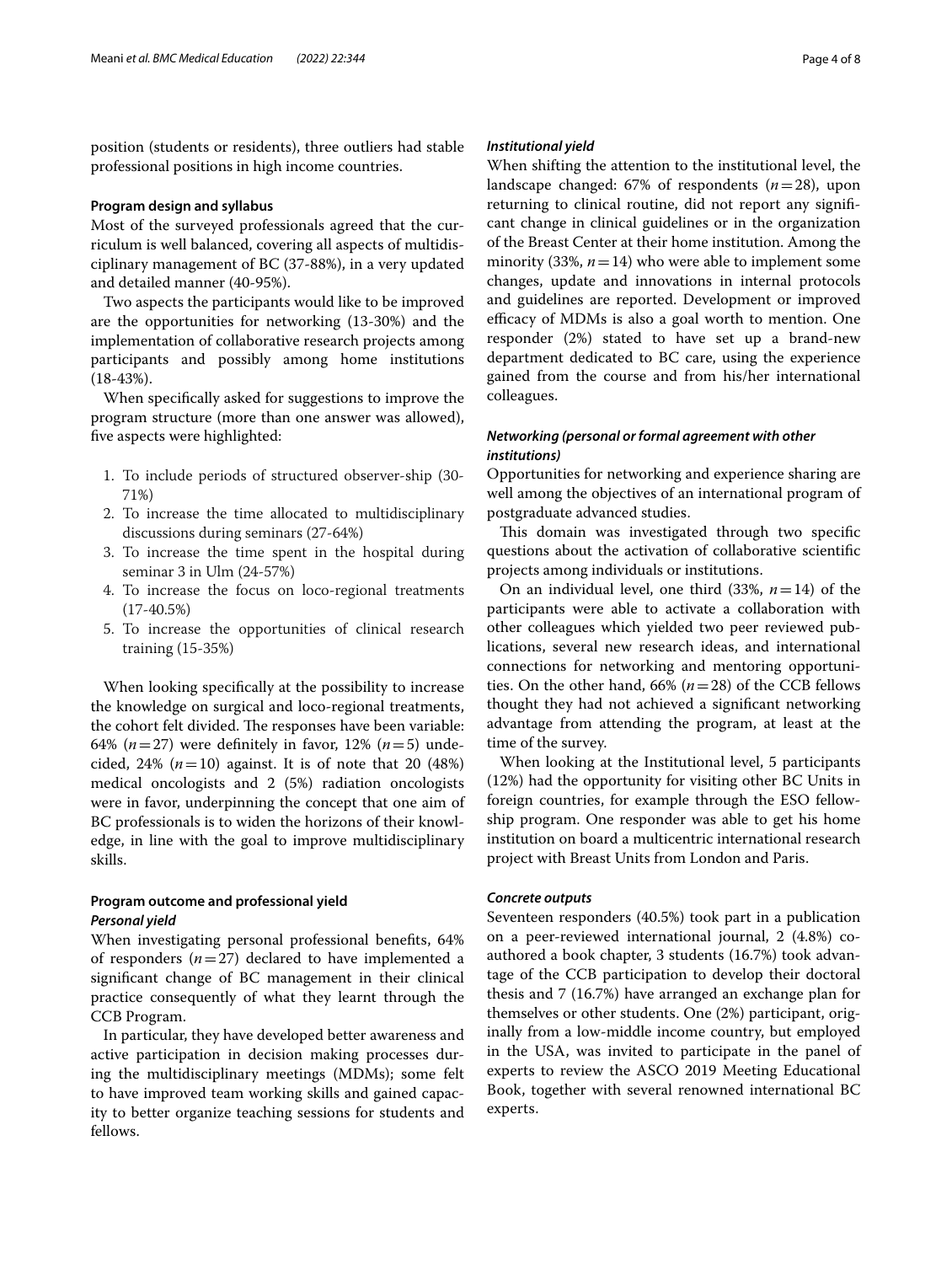On the other hand, 3 responders (31%) said they had not gained any specifc professional output from the CCB other than general multidisciplinary knowledge update.

## *Professional gain/advancement*

The main professional gain acquired from the certificate was related to multidisciplinary management of BC: 95% of responders  $(n=40)$  reported an increased awareness of the relevance of, which paralleled their enhanced professional self-confidence. Their participation to MDMs discussions became more active and their clinical decisions established according to up-to-date knowledge. Finally, the survey scouted on specifc changes in professional career that, directly or indirectly, derived from attending the Certifcate: 7 participants (16.7%) reported a promotion consequent to the additional qualifcation achieved; 4 responders (9.5%), decided to change working institution; 12 (28.6%) implemented a new and better organized educational program at their home institutions.

The majority  $(64\%, n=27)$  of the attendees, used the CCB as a springboard to take part to other educational activities, e.g., preceptorships or formally organized Breast Cancer Fellowship programs.

### *What to keep and what to improve after CCB*

The last two questions of the survey pertained to what the participants liked and disliked the most.

## *Thumbs up*

focus on multidisciplinary care; international environment and networking opportunities; participation in international top-level conferences; self-managed online lectures covered by an outstanding faculty; access to relevant and updated literature. The program was well designed and structured to deliver, within a relatively short period of time, a comprehensive picture of modern multidisciplinary BC management, with in depth analysis of hot topics in the field. The general organization was appreciated, being suitable not only for students in training but also for busy physicians.

# *Thumbs down*

the program seems a little skewed toward the medical oncology side; somehow lacking in depth discussion on surgical and loco-regional treatments. A signifcant share of participants would have liked to be ofered some more opportunities for practical activities and/or observerships during the seminars. Finally the online system did not encourage interaction enough, resulting in a lack of discussion among participants, as well as with the faculty.

# **Discussion**

BC care, one of the paradigms of multimodal care, is increasingly complex and requires a broad knowledge of several multidisciplinary treatment strategies, that only a dedicated team of health professionals can deliver. The quality of medical care is therefore strictly linked to the quality of training provided to medical professionals. Quality-improving training programs in oncology have been implemented in a variety of cancer delivery settings in the U.S. and helped maintain the medical competence in practice [\[16](#page-7-13), [17](#page-7-14)].

Currently, no standardized training in oncology and specifcally in BC treatment, whether for surgical or medical disciplines, exists outside the U.S. Consequently, among both, specialists dedicated to BC care and young doctors, there is a sheer desire for up-to-date multidisciplinary training. In this setting, the ESMO/ASCO Recommendations for a Global Curriculum in Medical Oncology have been conceived with the goal of defning standards in guiding the training of medical oncologists worldwide and to ensure that all patients have an equal chance of receiving treatment from well-trained physicians.

Similarly, on the surgical side, some of the major European societies involved in BC surgical training, research, education, and advocacy recently developed the *BRESO (Breast Surgical Oncology Project)*: a widely endorsed attempt to enhance and harmonize breast surgery training across Europe by means of a structured, high-level, multidisciplinary training and certifcation [[14,](#page-7-11) [15\]](#page-7-12).

E-learning programs can play a signifcant role facilitating distance learning, as they may overcome some of the difficulties seen with traditional learning and training by allowing fexibility in time, place, and pace, for both the clinically working trainee and educator. Several models can be adopted  $[8]$  $[8]$  and it is calculated that >80% of U.S. doctoral/research institutions have some form of online ofering [\[7](#page-7-6)], either courses or full programs.

The ESO-Ulm Certificate of Competence in BC is one of the very few academic programs specifcally designed to meet the needs of professionals dealing with BC and has been incorporated and recognized by the BRESO certifcation. CCB has been designed to cover and fulfll knowledge needs and improve career trajectories of professionals coming from all specialties involved in BC management, at any level of professional experience, from fellows to chiefs of departments.

The current survey, designed by the participants of the third CCB cohort, showed the program was attractive for specialists of diferent disciplines from all over the world: >90% (*n*=38) of responders appreciated the curriculum set up and the quality of the teaching. Nevertheless, several practical suggestions for improvements were made.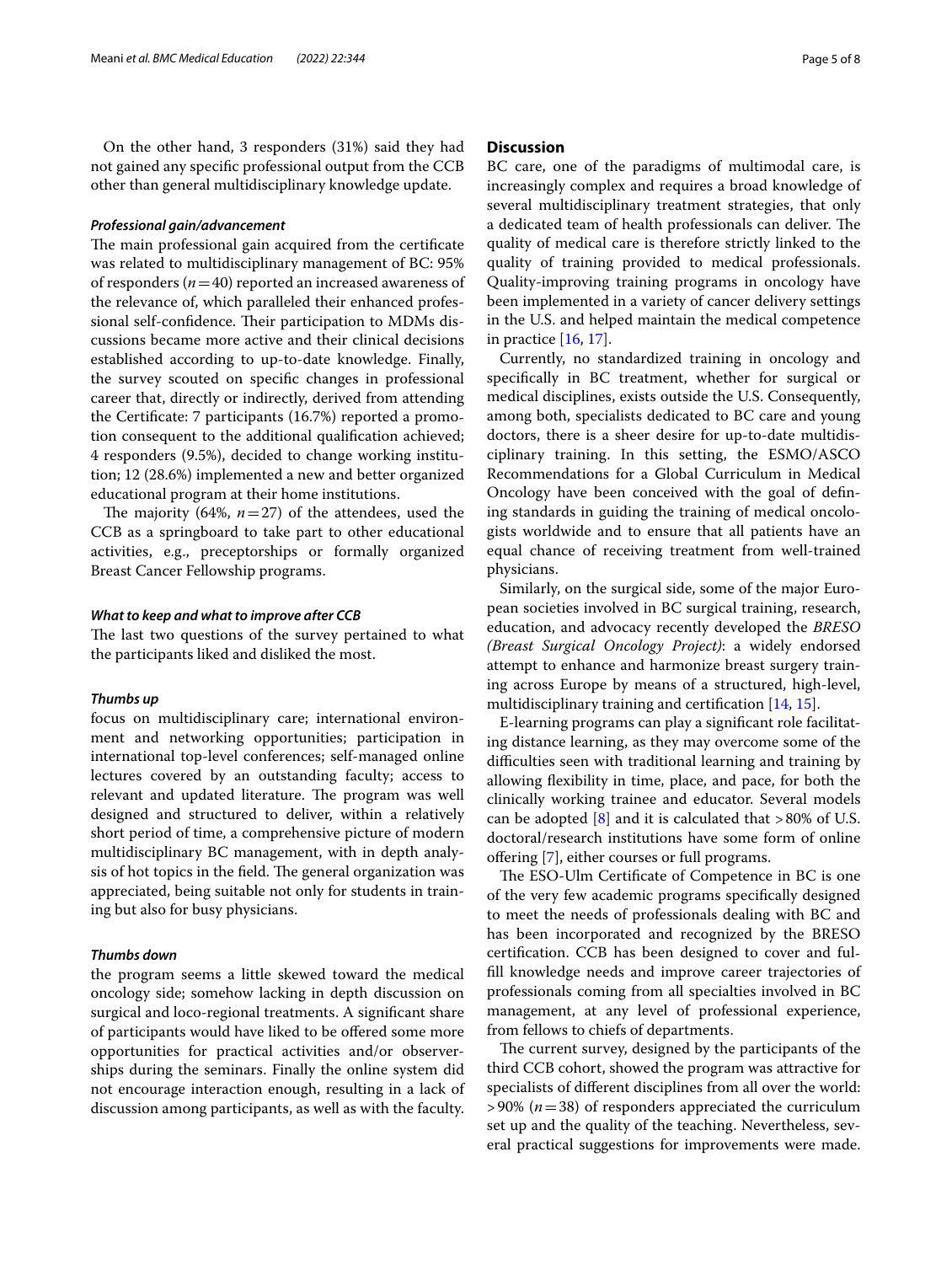Among them the most popular were: including periods of structured observer-ship (30-71%); increasing the number of multidisciplinary discussions (27-64%) and the time spent in the hospital during live seminars (24-57%); focusing more on loco-regional treatments (17-40.5%). The last proposal was supported not only by surgeons, radiation oncologists and gynaecologists but also by 69%  $(n=20 \text{ out of } 29)$  of the medical oncologists, demonstrating a difuse interest, among diferent specialists involved in BC management, in widening the boundaries of their knowledge beyond their specialty of origin .

Across-the-board, multidisciplinary training and knowledge are essential for a better and more efective collaboration among specialists, in the patient's interest. Future breast specialists must have a better understanding of the working environments and competences of their colleagues to optimally apply evidence-based practice to the care of their patients. Treatment in highly specialized multidisciplinary breast centers has been demonstrated to improve quality of life, patients' satisfaction and chances of survival [[1\]](#page-7-0).

According to the survey, despite  $64\%$   $(n=27)$  of responders reported having personally changed their clinical practice as a consequence of what they learned through the CCB, only a few (14-33%) were able to implement institutional changes, such as protocols and guidelines update and innovations. Interestingly, though, among these were not only chiefs of department, but also consultants.

As far as networking opportunities and research collaborations, one-third of the participants activated a collaboration with other colleagues, which resulted in two peer-reviewed publications, several new research ideas, and international connections. The majority  $(27-64%)$  of the attendees, used the CCB as a trigger to take part in other educational activities, e.g., preceptorships or formally organized Breast Cancer Fellowship programs.

At the Institutional level, only 12% of the participants  $(n=5)$  had the opportunity, through the CCB attendance, to visit other BC Units in foreign countries or to be involved in international research projects. These domains were those the participants would like most to be strengthened, despite not being among the CCB objectives.

More than half of the attendees  $(n=23)$  profited from attending CCB in terms of their professional career, either in terms of promotions (7-16.7%), change of working institution (4-9.5%) or development of a more structured educational program at their home institutions  $(12-28.6\%).$ 

Despite the results of our survey seem to suggest an overall efectiveness of multidisciplinary specialized training in enhancing the career of professionals dealing with BC, we have to acknowledge that, although all attendees answered the survey, the total number of responders is 42, which is relatively small number to reach a defnitive conclusion about the impact of the course program. Together with the lack of a control group, these can be considered the main limitations of our work, afecting the strength of the conclusions.

For the future, the inclusion of more attendees from the third and fourth editions, as well as a comparison with a group of physicians who did not attend the course or have attended other similar programs, may add valuable information to increase the study validity.

The CCB program was previously analyzed by the participants of the second cohort and their bird's eye evaluation provided useful insights, allowing the CCB scientifc chairs to adjust and adapt the modules and the seminars' content. The current survey, more structured and pondered, is one of the few evaluations available by students attending blended educational programs [\[18,](#page-7-15) [19](#page-7-16)], to our knowledge the only one in oncology.

Despite being conducted in a highly selected and small group of physicians with diferent cultural, educational, ethnic backgrounds, professionally active in a range of disciplines and working institutions (from university hospitals to private practice, either in western or developing countries), the results provide interesting and stimulating considerations on the expectations and needs of training physicians and the expertise and competence which can be achieved by modern education tools and formats. Both students and teachers need nevertheless to develop and acquire new specifc skills to make the most of these evolving educational opportunities [\[20](#page-7-17)].

One merit of this survey is to highlight the need to build a breast specialist career and the potential benefts of specialist and multidisciplinary training in breast surgery, which is on average poor and very heterogeneous across Europe, partly because breast surgery is currently just a subspecialty of either general or gynecological surgery.

# **Conclusions**

Blended learning has the potential to be widely adopted in higher education, prticularly now, due to the COVID-19 pandemic. Learning modalities will undergo a substantial change with a range of positive efects, such as engaging learners, increasing access and fexibility, reducing dropout rates, increasing attendance and satisfaction. Blended learning strategies can make students feel connected with others providing a strong sense of international community in the learning experiences. Another advantage is the afordance of this emerging learning strategy, as reduced travelling and operational costs improve cost-efficiency.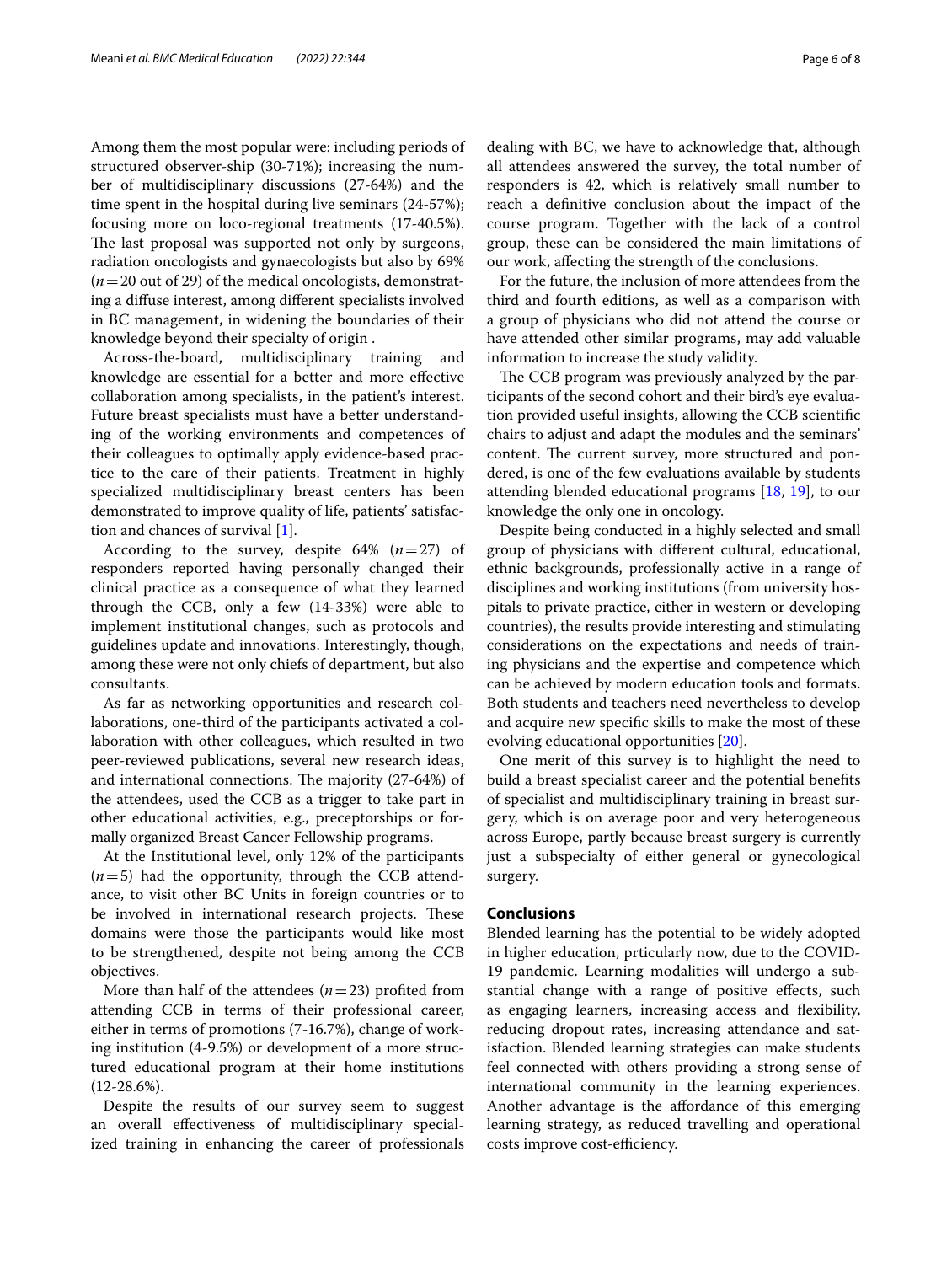Over pure e-learning, blended courses have the advantage of ofering face-to-face sessions which allow for interactions and offer ample opportunities for discussions, enhancing learning outcomes and strengthening the sense of community among trainees and with faculty members.

However, this new instructional strategy presents some pitfalls: technologies could hinder teaching and learning if not used properly, therefore sufficient training and timely technical support should be arranged. Moreover, as individual learning could lead to a lack of motivation, sufficient opportunities for interactions should also be carefully scheduled throughout the whole course, both during in person and online sessions.

The CCB program is one of the few blended programs aiming to build a dedicated, up-to-date CV in BC management. The flexible format, applied also to other ESO certifcates of competence, e.g., in lymphoma and lung cancer, may represent a valid model in other oncologic and medical felds, allowing also to overcome current barriers in medical postgraduate training, such as present and future pandemics and funding restrictions.

Understanding the specifc strategies and technology use will be critical to improve the CCB course and make the most out of the potentials of blended learning strategy. The optimal balance among face-to-face learning, the proportion of asynchronous or synchronous e-learning, overall duration and suitable evaluation tools, still need to be defned, but the present survey shows that quality and satisfaction are high; timely adjustments can be efficiently planned.

In the absence of a reference standard in postgraduate teaching, it is essential to ofer tools that allow trainees to make an accurate and informed choice to build a competitive curriculum according to the needs of modern multidisciplinary oncology. The present survey aims to satisfy this specifc need in the feld of BC care, recognizing adaptations would be required in other oncology felds.

#### **Abbreviations**

BC: Breast Cancer; CCB: Certifcate of Competence in Breast Cancer; CV: Curriculum Vitae; ESO: European School of Oncology; ECTS: European Credit Transfer and Accumulation System; CAS: Certifcate of Advanced Studies; USI: Università della Svizzera Italiana; OECD: Organization for Economic Cooperation and Development; MDM: Multi-Disciplinary Meeting; BRESO: Breast Surgical Oncology Project.

# **Supplementary Information**

The online version contains supplementary material available at [https://doi.](https://doi.org/10.1186/s12909-022-03414-7) [org/10.1186/s12909-022-03414-7](https://doi.org/10.1186/s12909-022-03414-7).

<span id="page-6-0"></span>

| Additional file 1.        |  |
|---------------------------|--|
| <b>Additional file 2.</b> |  |

#### **Acknowledgments**

First, we would like to acknowledge all the attendees of the frst two editions of the CCB for giving a fundamental contribution to this work responding to the questionnaire with an astonishing rate of 100%.

Then, we would like to thank Prof. Lorenzo Cantoni, Full Professor - Faculty of Communication, Culture and Society - Università della Svizzera Italiana, for the precious suggestions ofered during the ideation and preparation phase of this survey.

We also thank all ESO Staff members for their collaboration and, in particular, Mrs. Alexandra Zampetti for her organizational contribution and her eforts to make this survey successful.

Finally Mr. Samuel Righetti whose technical work was crucial for the ICT aspects. Finally yet importantly, we would like to thanks the organizers of the CCB for their excellent work organizing the program of the certifcate.

#### **Authors' contributions**

Meani Francesco: Study concepts, Study design, Manuscript preparation, Manuscript editing. Tibor Kovacs: Manuscript review. Wandschneider Wiebke: Data acquisition, Quality control of data. Costa Alberto: Study concepts. Olivia Pagani: Study concepts, Manuscript preparation, Manuscript review. The author(s) read and approved the fnal manuscript.

### **Funding**

This research did not receive any specifc grant from funding agencies in the public, commercial, or not-for-proft sectors.

### **Availability of data and materials**

The fnal version of the survey and the relative data have been published online on GOOGLE Forms platform and are available from the corresponding author on reasonable request.

### **Declarations**

#### **Ethics approval and consent to participate**

According to the regulations of the Swiss Federal Office of Public Health (FOPH), it was confrmed by the Ethical Committee of Canton Ticino (Swissethics Req-2022-00386). that this work did not require ethical approval, since it does not fall under the Human Research Act (HRA).

A web-based survey was used to anonymously collect data from physicians, not involving patients, biological material or health related data.

All methods were carried out in accordance with the ethical principles of the Declaration of Helsinki.

Informed consent was obtained from all subjects participating in the survey.

#### **Consent for publication**

All the participants who answered the survey questionnaire gave their consent to the anonymous publication of the relevant data generated. No clinical data are included.

#### **Competing interests**

The authors declare no potential conficts of interest. Alberto Costa, MD, is Chief Executive Officer of the European School of **Oncology** 

Prof. Olivia Pagani is the breast cancer program coordinator of the European School of Oncology and the scientific director of the Certificate of Competence in breast cancer.

#### **Author details**

<sup>1</sup> Centro di Senologia della Svizzera Italiana (CSSI), Ente Ospedaliero Cantonale (EOC), Lugano, Switzerland. 2 Department of Obstetrics and Gynaecology, Ospedale Regionale di Lugano, Ente Ospedaliero Cantonale (EOC), Lugano, Switzerland.<sup>3</sup> Breast Unit, Guy's and St Thomas' NHS Foundation Trust, London, UK. <sup>4</sup>Breast Institute, Jiahui International Hospital, Shanghai, China. <sup>5</sup>ESO- European School of Oncology, Milan, Italy. <sup>6</sup>Interdisciplinary Cancer Service Hopital Rivera-Chablis Rennaz, Vaud, Geneva University Hospital, Geneva, Switzerland. 7 Faculty of Biomedical Sciences, Università della Svizzera Italiana, Lugano, Switzerland.

Received: 3 July 2021 Accepted: 25 April 2022Published online: 05 May 2022